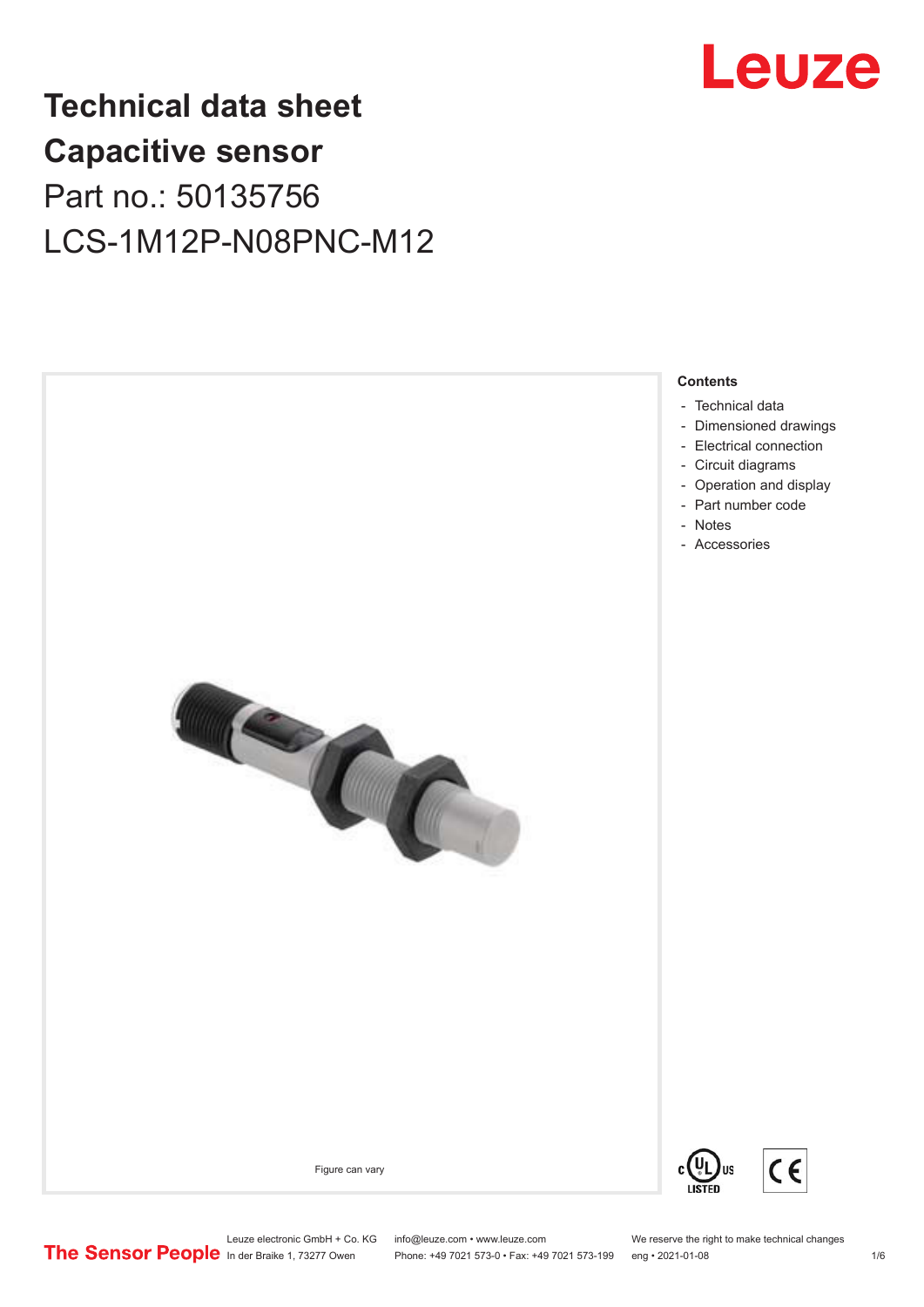#### <span id="page-1-0"></span>**Technical data**

# Leuze

#### **Basic data**

| Series                                         | $LCS-1$                               |
|------------------------------------------------|---------------------------------------|
| Switching distance S <sub>n</sub>              | $18$ mm                               |
| <b>Assured switching distance</b>              | 8 mm                                  |
|                                                |                                       |
| <b>Electrical data</b>                         |                                       |
| <b>Protective circuit</b>                      | Polarity reversal protection          |
|                                                | Short circuit protected               |
|                                                |                                       |
| Performance data                               |                                       |
| Supply voltage U <sub>B</sub>                  | 10  30 V, DC                          |
| <b>Residual ripple</b>                         | 0  10 %, From U <sub>B</sub>          |
| <b>Open-circuit current</b>                    | 15 mA                                 |
| Temperature drift, max. (in % of S,)           | 20 %                                  |
| Repeatability, max. (in % of S <sub>r</sub> )  | 2%                                    |
| <b>Rated operating current</b>                 | 100 mA                                |
|                                                |                                       |
| <b>Outputs</b>                                 |                                       |
| Number of digital switching outputs 1 Piece(s) |                                       |
|                                                |                                       |
| <b>Switching outputs</b>                       |                                       |
| <b>Type</b>                                    | Digital switching output              |
| <b>Voltage type</b>                            | DC                                    |
|                                                |                                       |
| <b>Switching output 1</b>                      |                                       |
| Assignment                                     | Connection 1, pin 2                   |
| Switching element                              | Transistor, PNP                       |
| <b>Switching principle</b>                     | NC (normally closed)                  |
|                                                |                                       |
| <b>Timing</b>                                  |                                       |
| <b>Switching frequency</b>                     | 100 Hz                                |
|                                                |                                       |
| <b>Connection</b>                              |                                       |
| <b>Number of connections</b>                   | 1 Piece(s)                            |
|                                                |                                       |
| <b>Connection 1</b>                            |                                       |
| <b>Function</b>                                | Signal OUT                            |
|                                                | Voltage supply                        |
| <b>Type of connection</b>                      | Connector                             |
| <b>Thread size</b>                             | M12                                   |
| Type                                           | Male                                  |
| <b>Material</b>                                | Plastic                               |
| No. of pins                                    | 4-pin                                 |
| Encoding                                       | A-coded                               |
|                                                |                                       |
| <b>Mechanical data</b>                         |                                       |
| Design                                         | Cylindrical                           |
| <b>Thread size</b>                             | M12 x 1 mm                            |
| Dimension (Ø x L)                              | 12 mm x 75 mm                         |
| Type of installation                           | Non-embedded                          |
| <b>Housing material</b>                        | <b>Plastic</b>                        |
| <b>Plastic housing</b>                         | Polybutylene (PBT)                    |
| Sensing face material                          | Plastic, Polybutylene (PBT)           |
| <b>Cover material</b>                          | Plastic, Polybutylene (PBT)/polyamide |
|                                                |                                       |

| <b>Operation and display</b>        |                                    |
|-------------------------------------|------------------------------------|
| Type of display                     | LED                                |
| <b>Number of LEDs</b>               | 2 Piece(s)                         |
| <b>Operational controls</b>         | Multiturn potentiometer (12 turns) |
| Function of the operational control | Sensitivity adjustment             |
| Switching distance, adjustable      | Yes                                |
|                                     |                                    |
| <b>Environmental data</b>           |                                    |
| Ambient temperature, operation      | $-2585 °C$                         |
|                                     |                                    |
| <b>Certifications</b>               |                                    |
| Degree of protection                | IP 67                              |
| <b>Protection class</b>             | III                                |
| <b>Certifications</b>               | c UL US                            |
| <b>Standards applied</b>            | IEC 60947-5-2                      |
|                                     |                                    |
| <b>Correction factors</b>           |                                    |
| Acetone                             | 0.75                               |
| <b>Acrylic resin</b>                | 0.10.25                            |
| Alcohol                             | 0.85                               |
| Ammonia                             | 0.70.85                            |
| <b>Aniline</b>                      | 0.4                                |
| <b>Gasoline</b>                     | 0.1                                |
| <b>Celluloid</b>                    | 0.15                               |
| Liquid chlorine                     | 0.1                                |
| <b>Ebonite</b>                      | 0.15                               |
| <b>Epoxy resin</b>                  | 0.150.35                           |
| Crude oil                           | 0.05                               |
| <b>Ethanol</b>                      | 0.85                               |
| Ethylene glycol                     | 0.93                               |
| Freon R22 and 502 (liquid)          | 0.35                               |
| Grain                               | 0.150.3                            |
| Glass                               | 0.20.55                            |
| Glycerin                            | 0.98                               |
| Rubber                              | 0.150.9                            |
| Wood, wet                           | 0.60.85                            |
| Wood, dry                           | 0.10.4                             |
| <b>Carbon dioxide</b>               | 0                                  |
| Air                                 | 0                                  |
| Marble                              | 0.5                                |
| <b>Flour</b>                        | 0.05                               |
| <b>Melamine resin</b>               | 0.250.55                           |
| Milk powder                         | 0.2                                |
| <b>Nylon</b>                        | 0.20.3                             |
| Oil-containing paper                | 0.25                               |
| Paper                               | 0.1<br>0.3                         |
| Polyamide<br>Polyester resin        | 0.150.5                            |
| Pressboard                          | 0.10.3                             |
| <b>PTFE</b>                         | 0.1                                |
| <b>Quartz glass</b>                 | 0.2                                |
| Salt                                | 0.35                               |
| Sand                                | 0.150.3                            |
| Water                               | 1                                  |
| <b>Cement dust</b>                  | 0.25                               |
| Sugar                               | 0.15                               |

**Net weight** 12 g

(PA 12)

Leuze electronic GmbH + Co. KG info@leuze.com • www.leuze.com We reserve the right to make technical changes ln der Braike 1, 73277 Owen Phone: +49 7021 573-0 • Fax: +49 7021 573-199 eng • 2021-01-08 2/6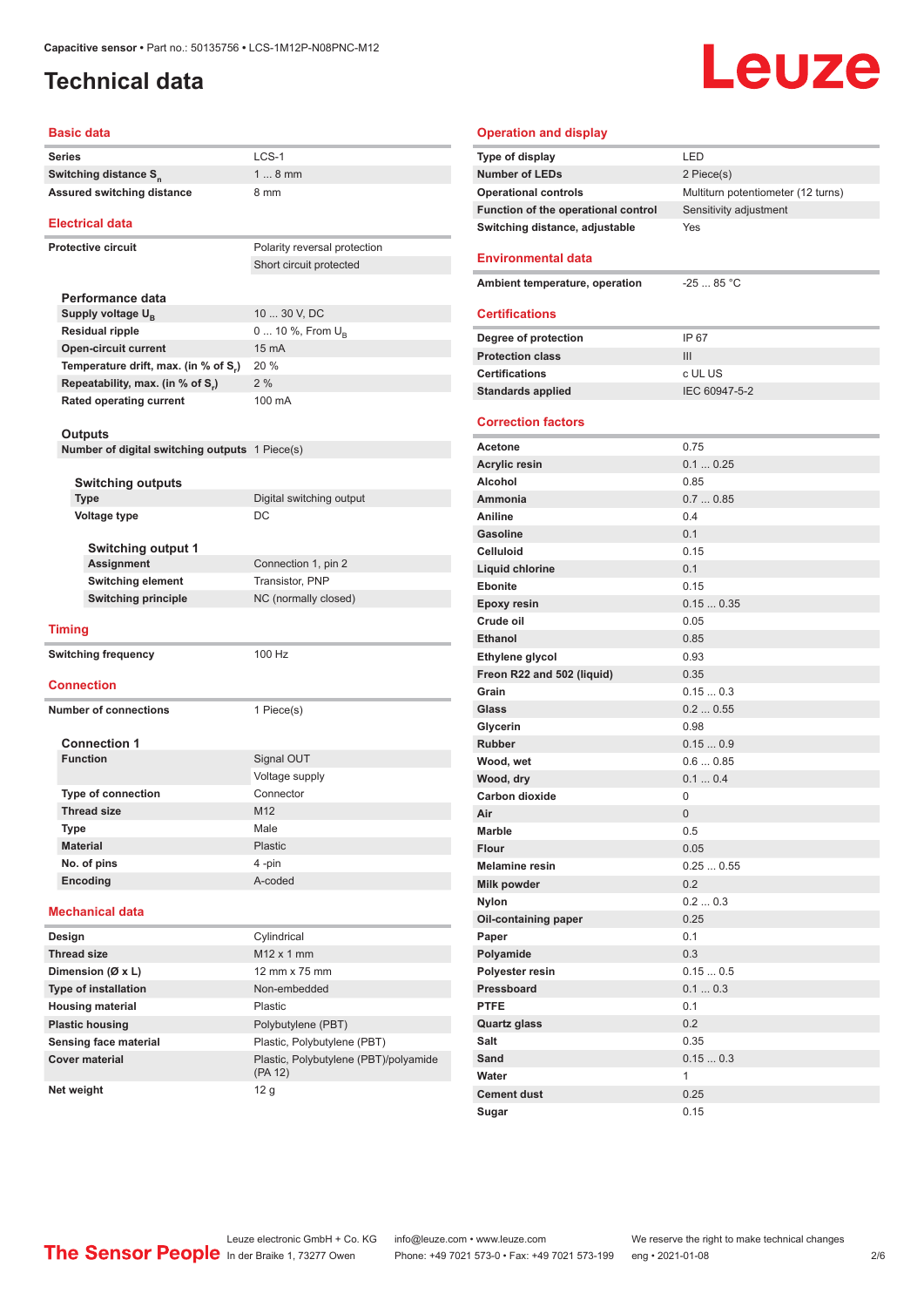### <span id="page-2-0"></span>**Technical data**

| <b>Customs tariff number</b> | 85365019 |
|------------------------------|----------|
| eCl@ss 5.1.4                 | 27270102 |
| eCl@ss 8.0                   | 27270102 |
| eCl@ss 9.0                   | 27270102 |
| eCl@ss 10.0                  | 27270102 |
| eCl@ss 11.0                  | 27270102 |
| <b>ETIM 5.0</b>              | EC002715 |
| <b>ETIM 6.0</b>              | EC002715 |
| <b>ETIM 7.0</b>              | EC002715 |

### **Dimensioned drawings**

All dimensions in millimeters



- 1 Active surface
- 2 Housing
- 3 Cover
- 4 Potentiometer
- 5 Green LED, operating voltage display
- 6 Yellow LED, function indicator

### **Electrical connection**

#### **Connection 1**

| <b>Function</b>    | Signal OUT     |
|--------------------|----------------|
|                    | Voltage supply |
| Type of connection | Connector      |
| <b>Thread size</b> | M12            |
| <b>Type</b>        | Male           |
| <b>Material</b>    | Plastic        |
| No. of pins        | 4-pin          |
| Encoding           | A-coded        |

#### **Pin Pin assignment Conductor Conductor Color**

|            | +1030 V DC | <b>Brown</b>                 |
|------------|------------|------------------------------|
|            | n.c.       | $\qquad \qquad \blacksquare$ |
|            | <b>GND</b> | <b>Blue</b>                  |
| $\sqrt{ }$ | <b>OUT</b> | <b>Black</b>                 |



Leuze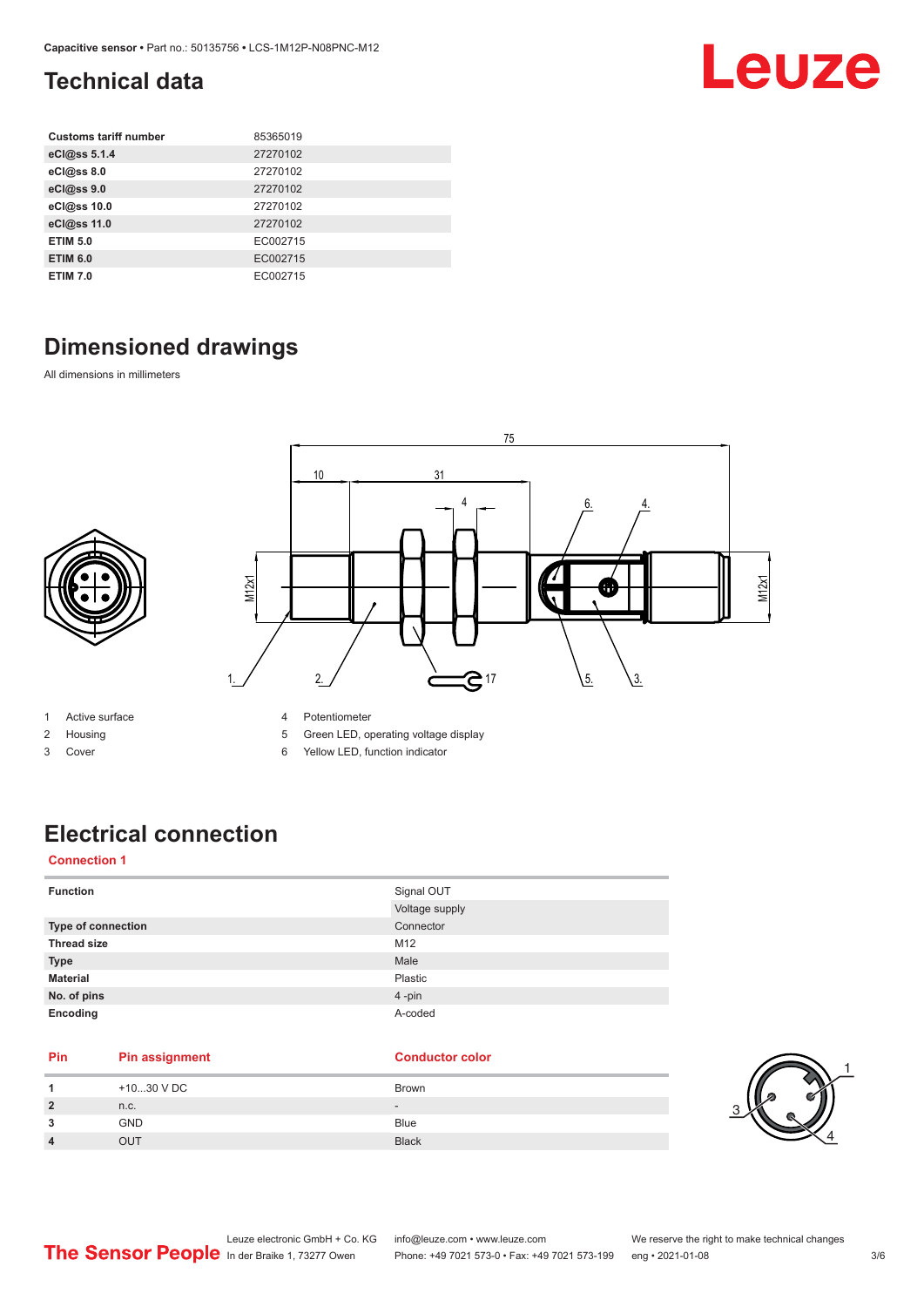#### <span id="page-3-0"></span>**Circuit diagrams**





### **Operation and display**

| LED            | <b>Display</b>           | <b>Meaning</b>                   |
|----------------|--------------------------|----------------------------------|
|                | Green, continuous light  | Ready                            |
| $\overline{2}$ | Yellow, continuous light | Switching output/switching state |

#### **Part number code**

Part designation: **LCS-ABBBC-DDDEFF-GHHHIJJJ KK**

| <b>LCS</b>   | <b>Operating principle</b><br>LCS: capacitive sensor                                                                                                                                                                                                                                                                                                                                                                                                                                                                                                                                                                                                                                                                                                                                                                       |
|--------------|----------------------------------------------------------------------------------------------------------------------------------------------------------------------------------------------------------------------------------------------------------------------------------------------------------------------------------------------------------------------------------------------------------------------------------------------------------------------------------------------------------------------------------------------------------------------------------------------------------------------------------------------------------------------------------------------------------------------------------------------------------------------------------------------------------------------------|
| A            | <b>Series</b><br>1: series 1 "Extended"<br>2: series 2 "Advanced"                                                                                                                                                                                                                                                                                                                                                                                                                                                                                                                                                                                                                                                                                                                                                          |
| <b>BBB</b>   | Design<br>M12: series with M12 x 1 external thread<br>M18: series with M18 x 1 external thread<br>M30: series with M30 x 1.5 external thread<br>Q40: series in cubic design, length 40 mm<br>Q54: series in cubic design, length 54 mm                                                                                                                                                                                                                                                                                                                                                                                                                                                                                                                                                                                     |
| $\mathbf{C}$ | <b>Housing material</b><br>B: brass<br>M: metal<br>P: plastic/PBT<br>T: PTFE                                                                                                                                                                                                                                                                                                                                                                                                                                                                                                                                                                                                                                                                                                                                               |
| <b>DDD</b>   | Measurement range / type of installation<br>F03: typ. range limit 3.0 mm / embedded installation<br>F04: typ. range limit 4.0 mm / embedded installation<br>F05: typ. range limit 5.0 mm / embedded installation<br>F06: typ. range limit 6.0 mm / embedded installation<br>F08: typ. range limit 8.0 mm / embedded installation<br>F10: typ. range limit 10.0 mm / embedded installation<br>F15: typ. range limit 15.0 mm / embedded installation<br>F20: typ. range limit 20.0 mm / embedded installation<br>N06: typ. range limit 6.0 mm / non-embedded installation<br>N08: typ. range limit 8.0 mm / non-embedded installation<br>N15: typ. range limit 15.0 mm / non-embedded installation<br>N25: typ. range limit 25.0 mm / non-embedded installation<br>N30: typ. range limit 30.0 mm / non-embedded installation |
| Е            | <b>Output function</b><br>B: NC and NO contact<br>N: NPN<br>P: PNP                                                                                                                                                                                                                                                                                                                                                                                                                                                                                                                                                                                                                                                                                                                                                         |
| FF           | Switching<br>NC: normally closed contact<br>NO: normally open contact<br>NP: programmable                                                                                                                                                                                                                                                                                                                                                                                                                                                                                                                                                                                                                                                                                                                                  |
| G            | <b>Connection cable</b><br>$K:$ cable<br>$n/a$ : no cable                                                                                                                                                                                                                                                                                                                                                                                                                                                                                                                                                                                                                                                                                                                                                                  |
| <b>HHH</b>   | Cable length<br>020: length 2,000 mm<br>003: length 300 mm<br>n/a: no cable                                                                                                                                                                                                                                                                                                                                                                                                                                                                                                                                                                                                                                                                                                                                                |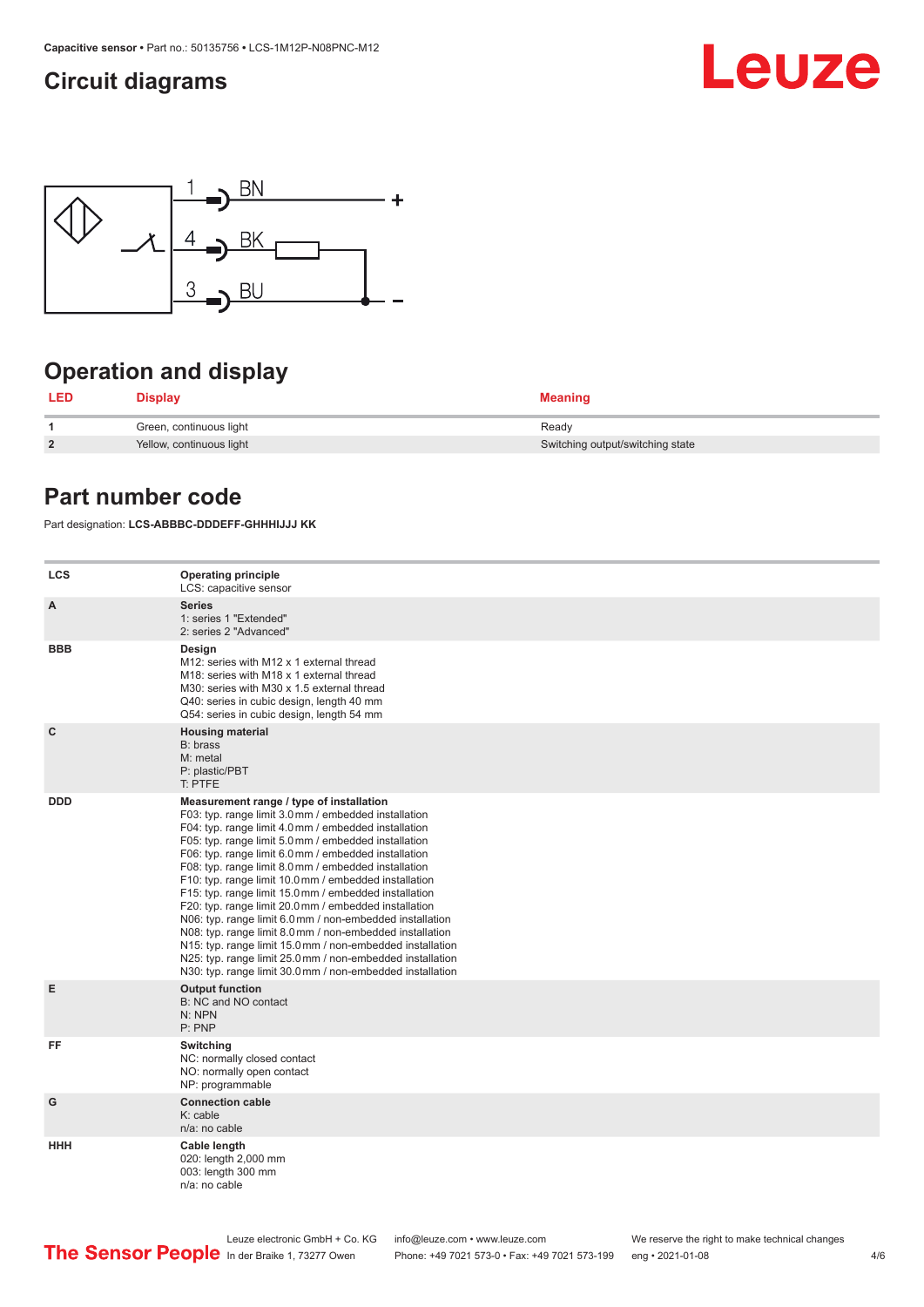#### <span id="page-4-0"></span>**Part number code**



| ı          | <b>Cable material</b><br>P: PUR<br>T: PTFE<br>V: PVC                                            |
|------------|-------------------------------------------------------------------------------------------------|
| <b>JJJ</b> | <b>Electrical connection</b><br>M08: M8 connector, 3-pin<br>M12: M12 connector, 4-pin (plug)    |
| <b>KK</b>  | Special equipment<br>L: IO-Link interface<br>T: teach-in<br>n/a: no special equipment           |
|            | <b>Note</b>                                                                                     |
| œ          | $\&$ A list with all available device types can be found on the Leuze website at www.leuze.com. |

#### **Notes**

| Observe intended use!                                                                                                                                                                                                      |
|----------------------------------------------------------------------------------------------------------------------------------------------------------------------------------------------------------------------------|
| $\%$ This product is not a safety sensor and is not intended as personnel protection.<br>§ The product may only be put into operation by competent persons.<br>♦ Only use the product in accordance with its intended use. |

#### **Accessories**

#### Connection technology - Connection cables

|  | Part no. | <b>Designation</b>     | <b>Article</b>   | <b>Description</b>                                                                                                                                         |
|--|----------|------------------------|------------------|------------------------------------------------------------------------------------------------------------------------------------------------------------|
|  | 50130654 | KD U-M12-4A-P1-<br>020 | Connection cable | Connection 1: Connector, M12, Axial, Female, A-coded, 4-pin<br>Connection 2: Open end<br>Shielded: No<br>Cable length: 2,000 mm<br>Sheathing material: PUR |
|  | 50130657 | KD U-M12-4A-P1-<br>050 | Connection cable | Connection 1: Connector, M12, Axial, Female, A-coded, 4-pin<br>Connection 2: Open end<br>Shielded: No<br>Cable length: 5,000 mm<br>Sheathing material: PUR |